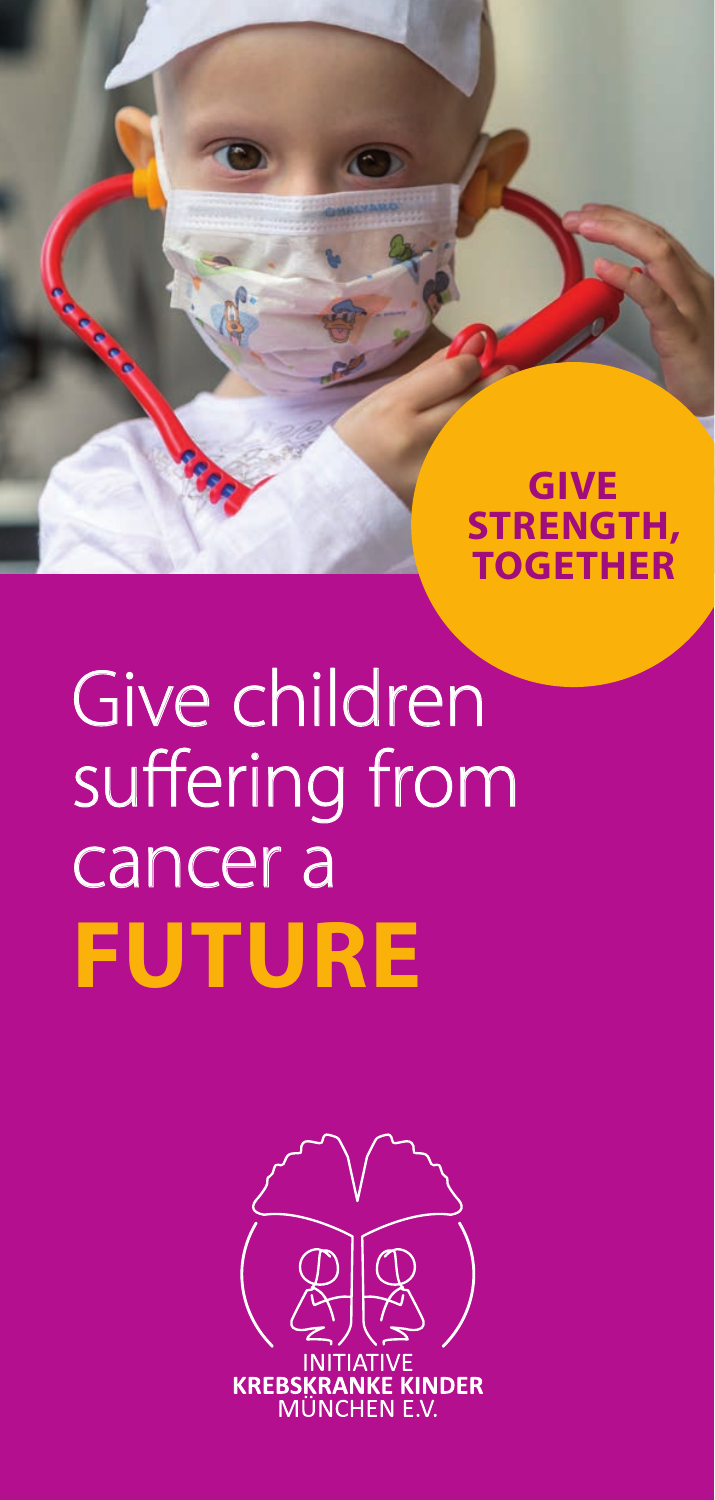We help because we know first-hand as parents how **LIFE** changes with the diagnosis 'your child has cancer'. Nothing is ever the same again.



## **DIAGNOSIS: "YOUR CHILD HAS CANCER"**

Around 2,000 children and teenagers are diagnosed with cancer every year in Germany. The most common types of cancer are leukaemia followed by tumours in the central nervous system and lymphomas. Thanks to newly developed treatments, however, children overall have a much better chance at recovery. Around 80 per cent of children now survive, but they still need many years of medical and often psychosocial aftercare.

Although parents of child cancer patients can be a lot more hopeful today, a cancer diagnosis for your child is a long, difficult journey and puts extreme strain on the whole family.



#### **The need for help is changing and growing**

- ... in acute care due to financial and staff shortages in clinics
- **…** in aftercare due to the increased number of children that survive
- **…** thanks to the recognition that accompanying counselling and therapy (nutrition, sport, music, art) improve a patient's quality of life and increase their chance at recovery
- **…** due to societal changes (single parents, refugees, migration, etc.)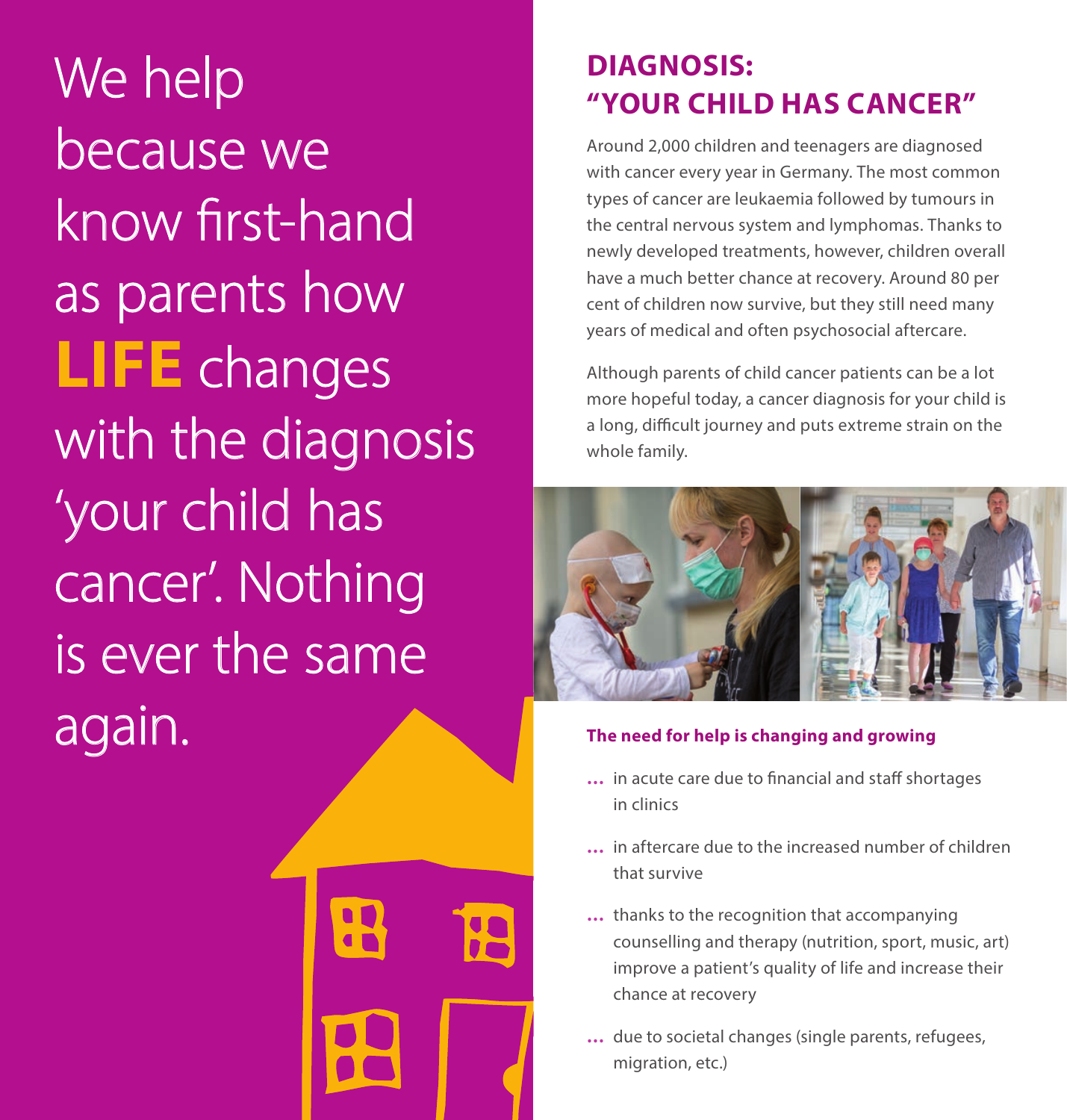## **GIVE STRENGTH: GIVE STRENGTH: INITIATIVE KREBSKRANKE INITIATIVE KREBSKRANKE KINDER MÜNCHEN E.V. KINDER MÜNCHEN E.V.**

Since 1985, it has been our foundation's mission to Since 1985, it has been our foundation's mission to improve the lives of child and teenage cancer patients improve the lives of child and teenage cancer patients through a wide range of support services. The aim through a wide range of support services. The aim of the initiative is to help relieve the strain on the of the initiative is to help relieve the strain on the families affected, giving them courage, strength and perspective – during intensive treatment and and perspective – during intensive treatment and continuing in the years following treatment right up continuing in the years following treatment right up until the young person enters the world of work. until the young person enters the world of work.

As representatives of the family's interests, we see it As representatives of the family's interests, we see it as our responsibility to help provide the best possible as our responsibility to help provide the best possible medical and psychosocial care for the young patients. medical and psychosocial care for the young patients. For this purpose, we work closely with doctors, nurses For this purpose, we work closely with doctors, nurses and psychosociologists in child oncology. We rely on and psychosociologists in child oncology. We rely on donations and foundation endowments to fund the donations and foundation endowments to fund the support services we offer.

#### **KONA – psychosocial aftercare KONA – psychosocial aftercare**

The long-term effects of a cancer diagnosis are becoming more and more important as the survival becoming more and more important as the survival rate continues to increase. The physical, mental and social strains caused by the disease and aggressive social strains caused by the disease and aggressive treatment reduce the quality of life. Our initiative treatment reduce the quality of life. Our initiative identified the need for psychosocial aftercare as early as 2003, and we subsequently founded as early as 2003, and we subsequently founded our own facility. our own facility.

The coordination centre for psychosocial aftercare, The coordination centre for psychosocial aftercare, KONA (German: Koordinationsstelle psychosoziale KONA (German: Koordinationsstelle psychosoziale Nachsorge), provides counselling, guidance and other Nachsorge), provides counselling, guidance and other experience-based educational programmes as support experience-based educational programmes as support following acute care. It supports families, helping them following acute care. It supports families, helping them to come to terms with the disease and adapt to a new to come to terms with the disease and adapt to a new day-to-day life. day-to-day life.



#### **Youth & future in focus Youth & future in focus**

JuZu (an abbreviation of the German words for youth JuZu (an abbreviation of the German words for youth and future) supports young people that have previously and future) supports young people that have previously suffered from cancer in planning their careers and searching for work or training places. searching for work or training places. **www.krebskindernachsorge.de www.krebskindernachsorge.de**

#### **HOW WE HELP: HOW WE HELP:**

- **Emergency financial support for affected families in need families in need**
- > **Parent apartments close to clinics** > **Parent apartments close to clinics**
- > **Funding for sta in child oncology:**  > **Funding for sta in child oncology: psychologists, social workers, art/music teachers, psychologists, social workers, art/music teachers, nutritional and sport scientists, etc. nutritional and sport scientists, etc.**
- > **Improved station equipment**  > **Improved station equipment (furnishings, laptops, games, lms, etc.) (furnishings, laptops, games, lms, etc.)**
- > **Payment of breaks to refuel** > **Payment of breaks to refuel**
- > **Info events on relevant themes** > **Info events on relevant themes**
- > **Extensive aftercare** > **Extensive aftercare**
- > **Grants for research projects** > **Grants for research projects**
- > **... and much more ...** > **... and much more ...**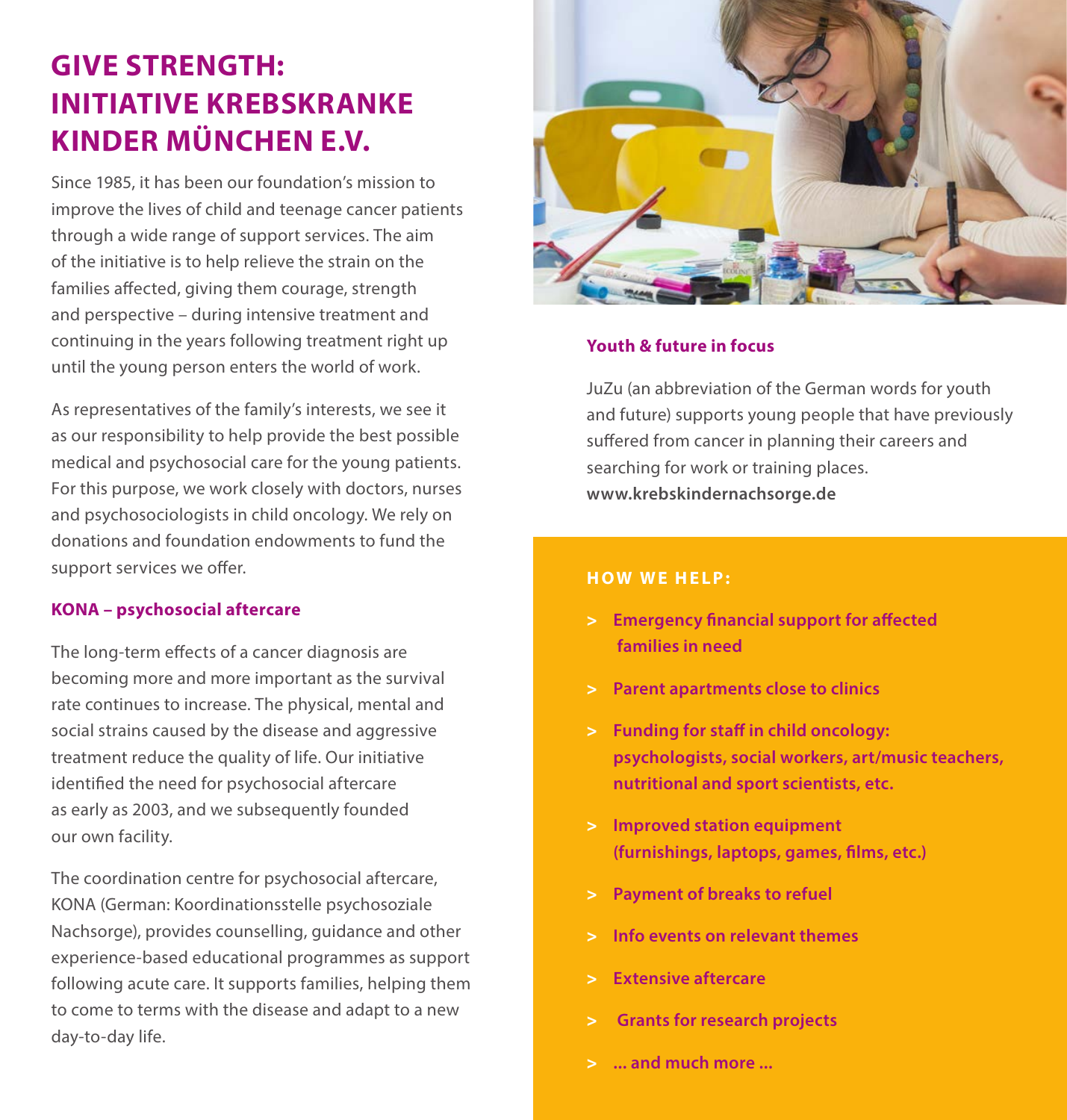## **YOUR DONATION HELPS**

You, too, can help with a donation. **Important:** if you require a donation receipt, please provide your address in the payment reference.

| I am making a one-off donation of | euros. |
|-----------------------------------|--------|
|                                   |        |

**n** I am making an **annual** donation of euros.

#### **I want to become a member**

The annual membership contribution is 20 Euros.

 $\blacksquare$  I want to become a member and agree to an annual direct debit of  $\Box$ euros.

#### **Address/account**

| Name             | First name    |
|------------------|---------------|
|                  |               |
| Street/house no. | Date of birth |
|                  |               |
| Post code/city   |               |
|                  |               |
| Phone            |               |
|                  |               |
| E-mail           |               |
|                  |               |
| <b>IBAN</b>      |               |
|                  |               |
| Name of bank     | <b>BIC</b>    |

I consent to the collection and processing of my data by the association for statutory purposes in accordance with the GDPR and the German Federal Data Protection Act (BDSG).

**SEPA direct debit authorisation:** I authorise the Initiative krebskranke Kinder München e.V. (Initiative for Children Suffering from Cancer) to direct debit the amount/the donation from my account. I understand that I can revoke my consent at any time.

At the same time, I instruct my bank to cover the amounts debited by the Initiative from my account. Prior to the first direct debit, the Initiative will provide me with the unique mandate reference for the debit.

**Creditor ID no.:** DE58ZZZ00000433194



## **CONTACT**

#### **Initiative krebskranke Kinder München e.V.**

**Tel. +49 (0)89 954 59 24-80 Fax +49 (0)89 954 59 24-81 buero@krebs-bei-kindern.de www.krebs-bei-kindern.de**

## **PHONE LINE OPENING TIMES**

**Monday to Friday from 9 a.m. to 3 p.m.**

**ADRESSE Belgradstr. 34** | **D – 80796 München**

Wohlfahrtsverband (German Federation of Welfare Associations) and the registered parent association Deutsche Leukämie-Forschungshilfe, Aktion für krebskranke Kinder e.V.<br>
(DLFH) which bears the DZI charitable donations sea Initiative krebskranke Kinder München e.V. is recognised as a non-profit organisation by the Finanzamt München für Körperschaften [Munich Tax Office for Corporations] and is authorised to issue donation receipts under tax no. 143/23/5095 in accordance with Section §10b EStG [German income tax law]. Our initiative is a member of the Paritätischer Wohlfahrtsverband [German Federation of Welfare Associations] and the registered parent association Deutsche Leukämie-Forschungshilfe, Aktion für krebskranke Kinder e.V. (DLFH) which bears the DZI charitable donations seal.